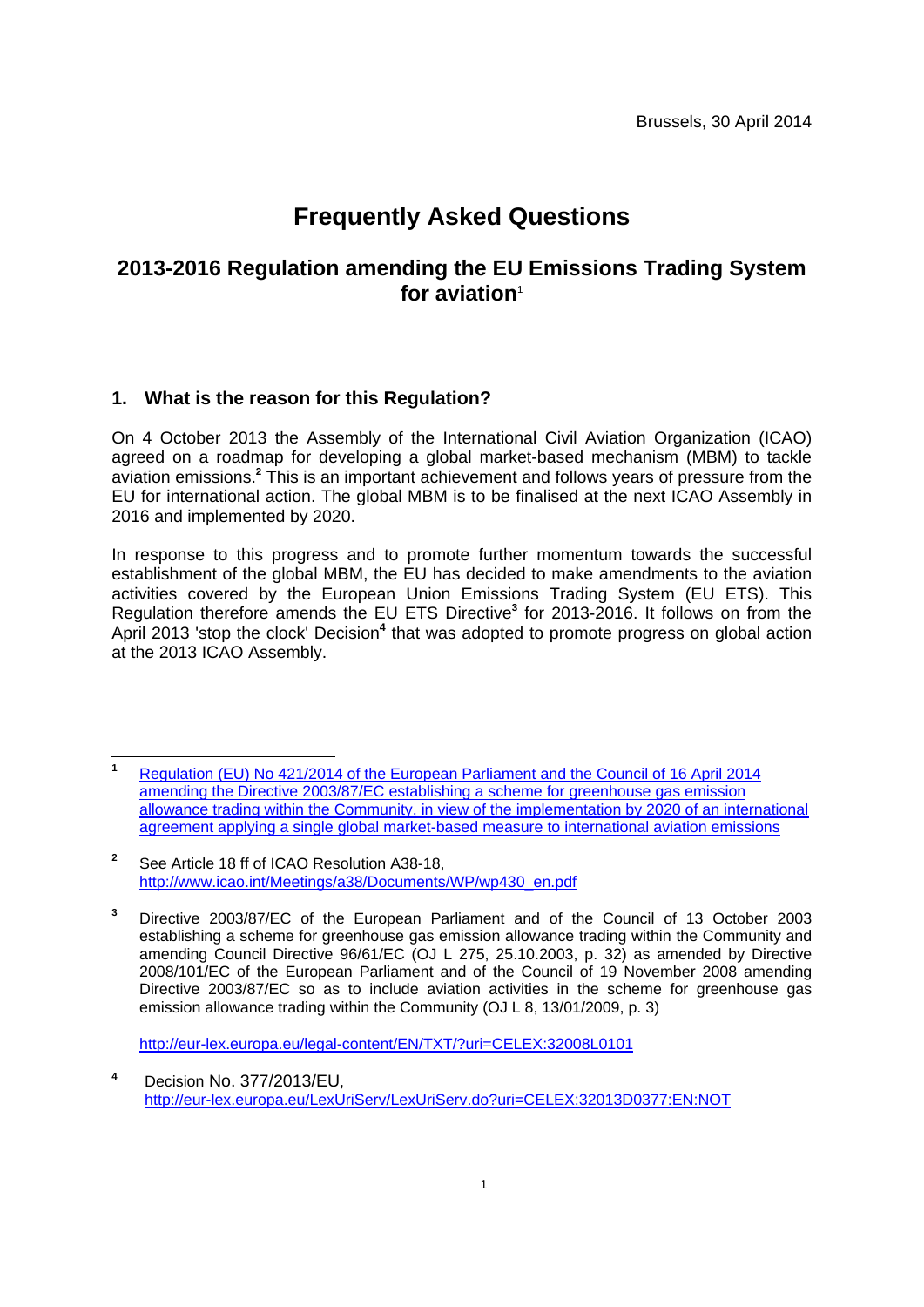### **2. When did the Regulation enter into force?**

The Regulation entered into force on 30 April 2014 upon its publication in the Official Journal.

#### **3. Does the Regulation require transposition into national law?**

No, a Regulation is a legislative act that becomes immediately and simultaneously enforceable as law in all Member States. Regulations are directly applicable and do not need to be transposed into national law.

When a Regulation comes into force, it overrides all national laws dealing with the same subject matter. Nevertheless, Member States still need to adjust their existing national legislation so that it does not contradict the new Regulation.

#### **GEOGRAPHICAL SCOPE OF THE REGULATION**

#### **4. Which flights are covered under the EU ETS for the period from 1 January 2013 to 31 December 2016?**

#### *(a) Flights between aerodromes in the EEA (but not in outermost regions)*

Emissions from flights between aerodromes in the European Economic Area (EEA) remain fully covered under the EU ETS. However, there is an exemption for flights that are operated between an aerodrome in an outermost region and an aerodrome outside the outermost region of arrival and departure. See questions 4.(b) and 5 for more details on the coverage of emissions from flights that depart or arrive in aerodromes in outermost regions of the EU .

Furthermore, it should be noted:

| ES        | Ceuta and Melilla |
|-----------|-------------------|
| ΗI        | Aland Islands     |
| <b>NO</b> | Jan Mayen         |
| UK        | Gibraltar         |

The following territories of Member States are part of the EEA:

Flights between aerodromes in these territories and any aerodromes in the EEA remain fully covered in the EU ETS, with the exception of those in outermost regions.

- The airport Basel-Mulhouse-Freiburg (ICAO Aerodrome Codes LFSB und LSZM) is in French territory and so is an aerodrome within the EEA.
- Flights between any aerodromes in the EEA and offshore installations of EEA countries that are outside territorial waters, such as oil and gas production or exploration platforms, also remain fully covered under the EU ETS.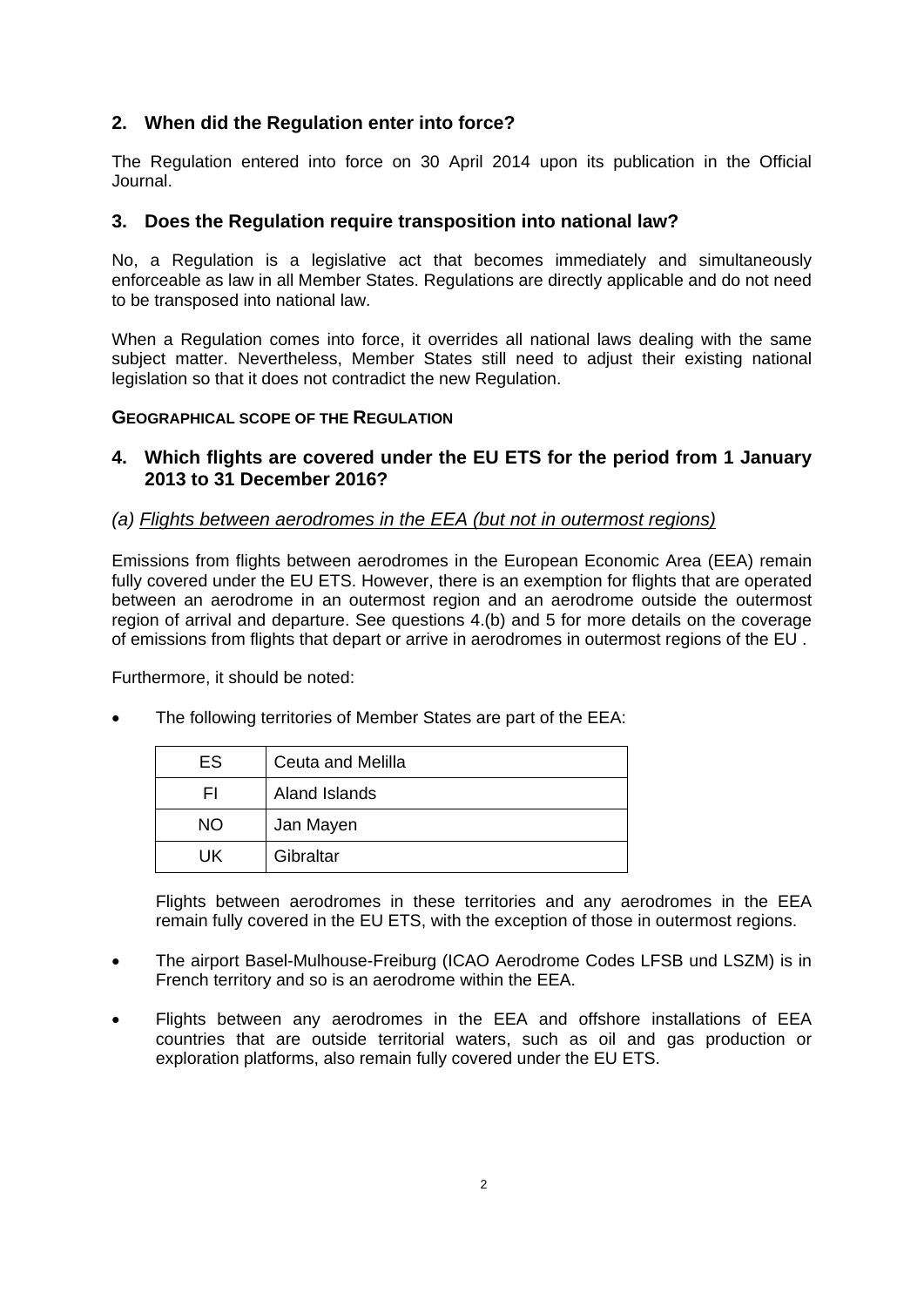#### *(b) Flights between aerodromes in the same outermost region*

The EU currently includes nine outermost regions (in the meaning of Article 349 TFEU):

| <b>ES</b> | Canary Islands                                                                                     |
|-----------|----------------------------------------------------------------------------------------------------|
| FR        | <b>French Guiana</b><br>Guadeloupe<br>Martinique<br>Mayotte (from 2014)<br>Réunion<br>Saint-Martin |
| PТ        | Azores<br>Madeira                                                                                  |

Emissions from flights between aerodromes in the **same** outermost region remain fully covered under the  $EU ETS$ .<sup>5</sup>

However, as explained in question 5, flights between an aerodrome located in an outermost region and an aerodrome outside the outermost region of departure or arrival are temporarily excluded from the scope of the EU ETS.

*(c) Flights between aerodromes in Croatia and aerodromes elsewhere in the EEA (but not in outermost regions)*

Emissions from flights between aerodromes in Croatia and aerodromes elsewhere in the EEA – with the exception of those in outermost regions – remain fully covered under the EU ETS as from 1 January 2013.

Following the accession of Croatia to the EU on 1 July 2013, emissions from flights between aerodromes in Croatia from 1 July to 31 December 2013 shall be reported. There is no surrendering obligation for these emissions. Emissions from flights within Croatia are fully covered – with regard to both reporting and surrendering obligations – from 1 January 2014 onwards.

[See detailed information on Croatia-specific monitoring and reporting requirements for 2013](http://ec.europa.eu/clima/policies/transport/aviation/croatia/index_en.htm)  [emissions.](http://ec.europa.eu/clima/policies/transport/aviation/croatia/index_en.htm) 

#### **5. Which flights are excluded from the EU ETS for the period from 1 January 2013 to 31 December 2016?**

For the period 1 January 2013-31 December 2016, the following flights are excluded from the scope of the EU ETS:

 **5** Regarding compliance obligations for flights within an outermost region, it should be noted that, according to Annex I of the EU ETS Directive, the following aviation activities are excluded from the EU ETS:

<sup>•</sup> Flights performed in the framework of public service obligations imposed in accordance with Regulation (EEC) No 2408/92 on routes within outermost regions;

<sup>•</sup> Flights terminating at the aerodrome from which the aircraft has taken off and during which no intermediate landing has been made.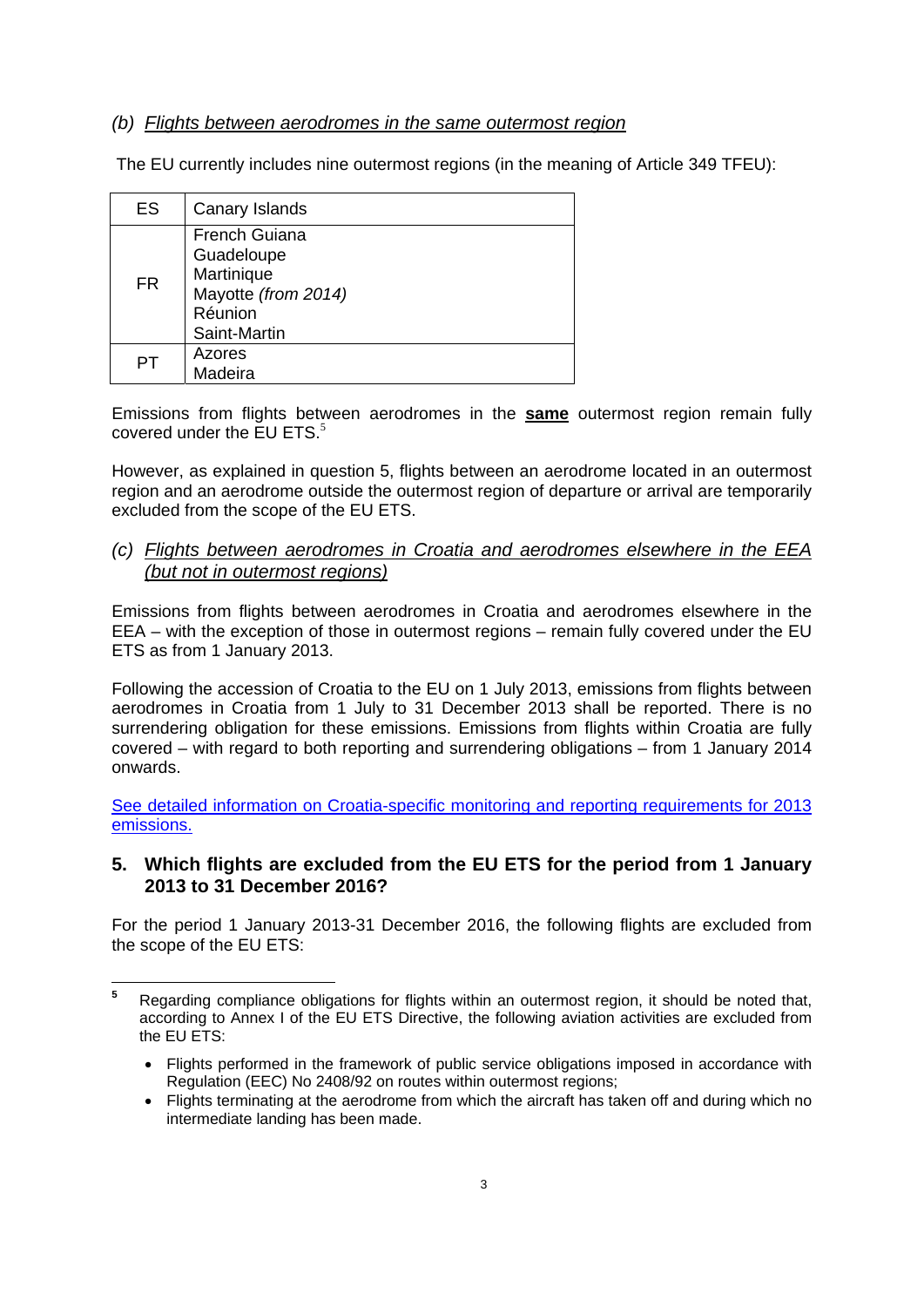- Flights between an aerodrome in the EEA and an aerodrome in a country or territory outside the EEA.
- Flights between an aerodrome in an outermost region of the EU and an aerodrome in the EEA but outside the outermost region of arrival or departure.

It should also be noted that the following (overseas) countries and territories of Member States are not part of the EEA. Flights from aerodromes in the EEA to aerodromes in these countries and territories are therefore excluded from the EU ETS for 2013-2016.

| <b>DK</b> | Greenland<br>Faeroe Islands                                                                                                                                                                                                                                                                                                                                                                                                                                             |
|-----------|-------------------------------------------------------------------------------------------------------------------------------------------------------------------------------------------------------------------------------------------------------------------------------------------------------------------------------------------------------------------------------------------------------------------------------------------------------------------------|
| <b>FR</b> | French Polynesia<br>Mayotte (until 2013; from 2014 Mayotte is considered an outermost region)<br>New Caledonia<br>Saint Barthélemy<br>Saint Pierre and Miquelon<br><b>Wallis and Futuna</b>                                                                                                                                                                                                                                                                             |
| <b>NL</b> | Aruba<br><b>Bonaire</b><br>Saba<br><b>Sint Eustatius</b><br>Curaçao<br><b>Sint Maarten</b>                                                                                                                                                                                                                                                                                                                                                                              |
| <b>NO</b> | Svalbard                                                                                                                                                                                                                                                                                                                                                                                                                                                                |
| <b>UK</b> | Anguilla<br>Bermuda<br><b>British Antarctic Territory</b><br><b>British Indian Ocean Territory</b><br><b>British Virgin Islands</b><br>Cayman Islands<br><b>Falkland Islands</b><br><b>Bailiwick of Guernsey</b><br>Isle of Man<br>Jersey<br>Montserrat<br>Pitcairn, Henderson, Ducie and Oeno Islands Saint Helena<br>Ascension and Tristan da Cunha<br>South Georgia and the South Sandwich Islands<br><b>Turks and Caicos Islands</b><br>Akrotiri<br><b>Dhekelia</b> |

#### **MONITORING, REPORTING, VERIFICATION AND SURRENDERING**

#### **6. What are the compliance dates for aviation emissions from 2013?**

Aircraft operators are required to report 2013 aviation emissions – based on the reduced scope of the EU ETS – by 31 March 2015 and to surrender a corresponding amount of allowances by 30 April 2015.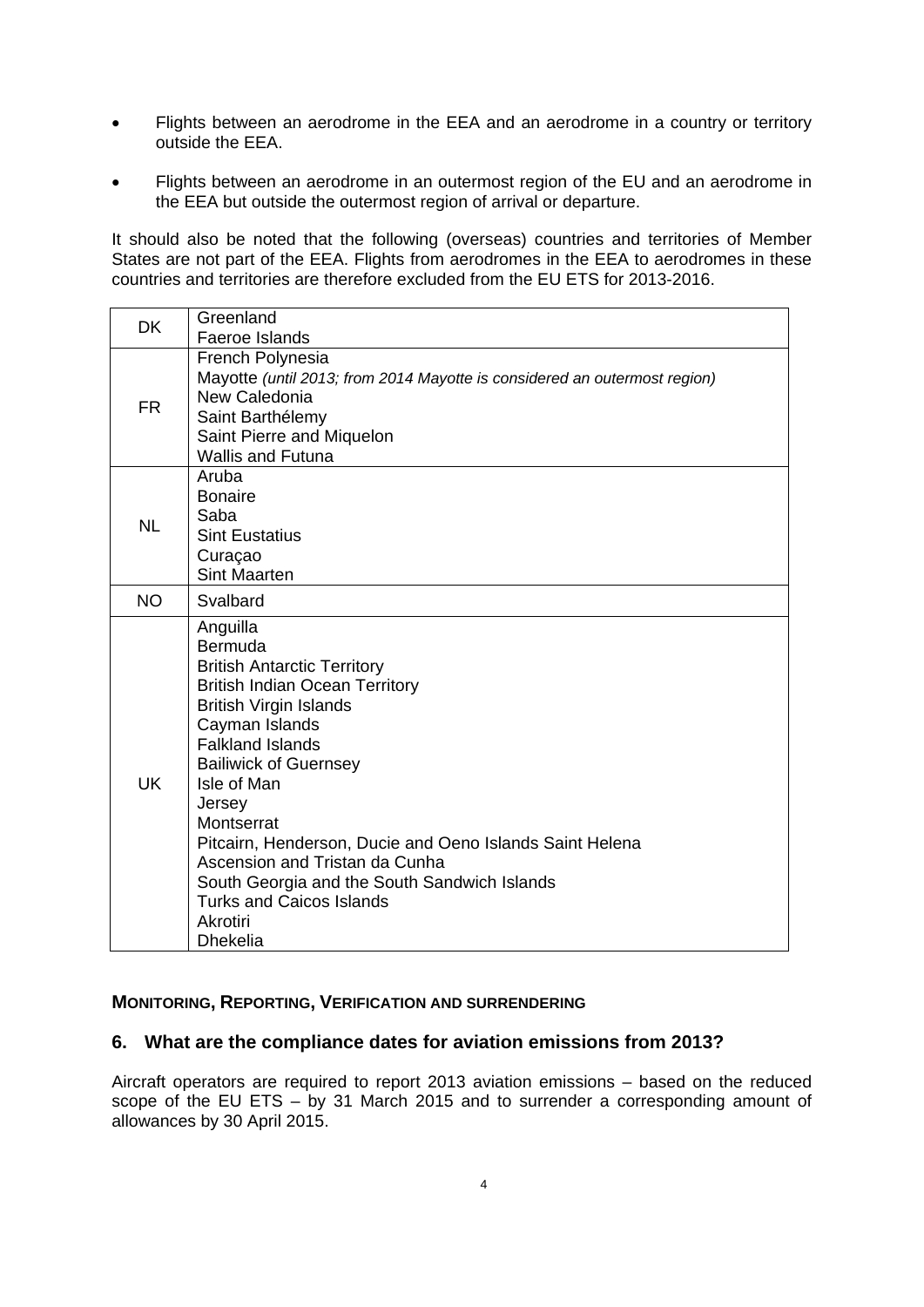The reporting and surrendering deadlines for aviation emissions from 2013 and 2014 will therefore be the same dates in 2015. However, two separate annual reports have to be submitted.

#### **7. Does the Regulation provide for a new exemption for non-commercial aircraft operators?**

The Regulation introduces a temporary exemption for flights performed by non-commercial aircraft operators with total annual emissions lower than 1 000 tonnes  $CO<sub>2</sub>$  per year. The exemption applies from 1 January 2013 to 31 December 2020.

The threshold of 1 000 tonnes  $CO<sub>2</sub>$  is based on the full scope of the EU ETS as defined in Annex I to the EU ETS Directive. This means that aircraft operators will only benefit from the exemption if they emit less than 1 000 tonnes  $CO<sub>2</sub>$  based on the full scope of the EU ETS.

#### **8. Are there other changes to the exclusion of certain aviation activities from the scope of the EU ETS (as listed in Annex I of the EU ETS Directive)?**

All other provisions excluding certain flights from the scope of the EU ETS will remain in force. These exceptions are laid down in [Annex I](http://eur-lex.europa.eu/legal-content/EN/TXT/?uri=CELEX:32008L0101) to the EU ETS Directive.

In particular, it should be noted that the de-minimis exemption for commercial operators – with either fewer than 243 flights per period for three consecutive four-month periods or flights with total annual emissions lower than 10 000 tonnes  $CO<sub>2</sub>$  per year – remains unchanged from the original Directive and is based on the full scope of the EU ETS as defined in Annex I to the EU ETS Directive.

#### **9. Does the Regulation contain new simplifications for small emitters?**

#### *a) Aircraft operators emitting less than 25 000 tonnes CO2 per year*

From the entry into force of the new Regulation, aircraft operators emitting less than 25 000 tonnes of  $CO<sub>2</sub>$  per year, both commercial and non-commercial, can choose an alternative to verification by an independent verifier. The alternative involves determining their emissions by using the [small emitters tool](https://www.eurocontrol.int/articles/small-emitters-tool) approved under Commission Regulation No 606/2010. In such cases, data used for determining emissions must originate from Eurocontrol. As a result, aircraft operators taking advantage of this simpler method need to use data from the [ETS Support Facility,](https://www.eurocontrol.int/articles/ets-support-facility) without any modification,

Of the two types of small emitters defined by Article 54 of Regulation No 601/2012, this simplification only applies to aircraft operators operating flights with total annual emissions lower than 25 000 tonnes  $CO<sub>2</sub>$  per year.

It should be noted that the exemption threshold of 25 000 tonnes  $CO<sub>2</sub>$  per year is based on the full scope of the EU ETS as defined in Annex I to the EU ETS Directive.

#### *b)* Non-commercial aircraft operators emitting less than 25 000 tonnes CO<sub>2</sub> per year

In addition, Member States may implement further simplified procedures for non-commercial aircraft operators emitting less than 25,000t  $CO<sub>2</sub>$  per year as long as they provide no less accuracy than the small emitters tool provides.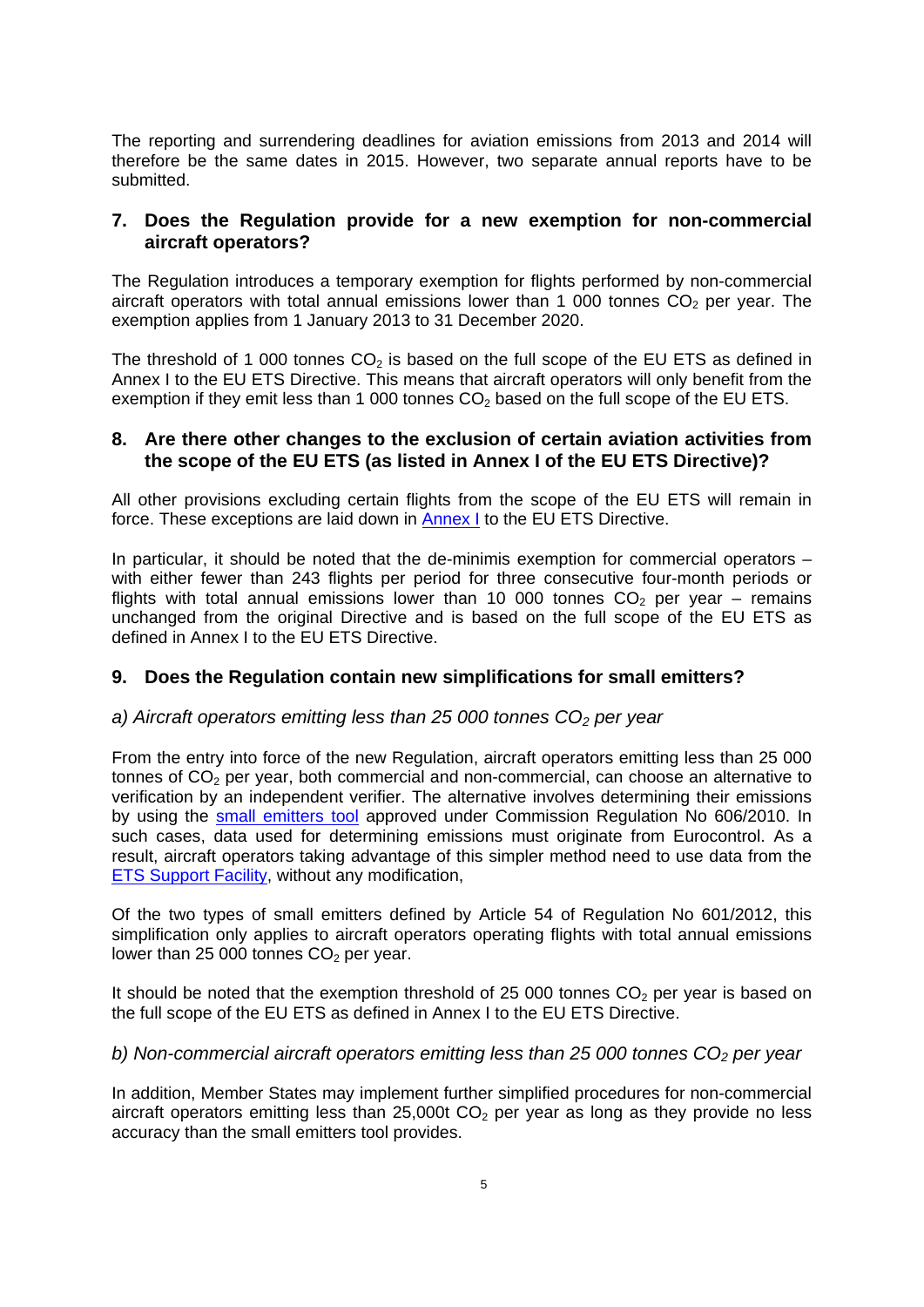### **10. What is the impact of the Regulation on monitoring plans (Article 3g EU ETS Directive)?**

Aircraft operators do not need to change existing monitoring plans for emissions or tonnekilometre data.

Aircraft operators operating only flights that according to the Regulation are excluded from the EU ETS, are exempted from the obligation to submit monitoring plans for emissions.

#### **11. Will there be changes to the Aircraft Operator List?**

No, this Regulation will not lead to changes to the Aircraft Operator List.

It should be noted that aircraft operators that do not perform an aviation activity as listed in [Annex I t](http://eur-lex.europa.eu/legal-content/EN/TXT/?uri=CELEX:32008L0101)o the EU ETS Directive are excluded from the scope of the EU ETS, irrespective of whether they are included in the Aircraft Operator List or not.

#### **FREE ALLOWANCES**

#### **12. How is the number of free allocations adjusted (Art 3e(5) EU ETS Directive)?**

The number of free allowances to be issued to aircraft operators in each year from 2013 to 2016 will be reduced in proportion to the reduced scope.

Temporary reduction in free allocation =

*= Verified tonne kilometres (tkm) reported in 2010 for flights, which are temporarily exempted according to the Regulation, multiplied by the [benchmark](http://eur-lex.europa.eu/legal-content/EN/ALL/?uri=CELEX:32011D0638)*

This temporary reduction will be deducted from the free allowances calculated by the Member States in 2011.

Member States will have to recalculate the free allocations to be issued for the years 2013 to 2016 and publish them before 1 September 2014.

Once the number of free allowances is adjusted, the issuance will take place according to the national procedures and the procedures laid down in the Registry Regulation. The issuance of the free allowances for 2013 and 2014 will take place well in time before the surrendering deadline on 30 April 2015.

#### **13. Which is the impact of the Regulation on the special reserve (Art 3f EU ETS Directive)?**

According to the Regulation, the number of allowances issued to aircraft operators that are allocated from the special reserve foreseen in Article 3f of the EU ETS Directive should be reduced in proportion to the reduced scope. The Regulation also establishes that, as a consequence, allowances not allocated from the special reserve due to the reduced scope should be cancelled.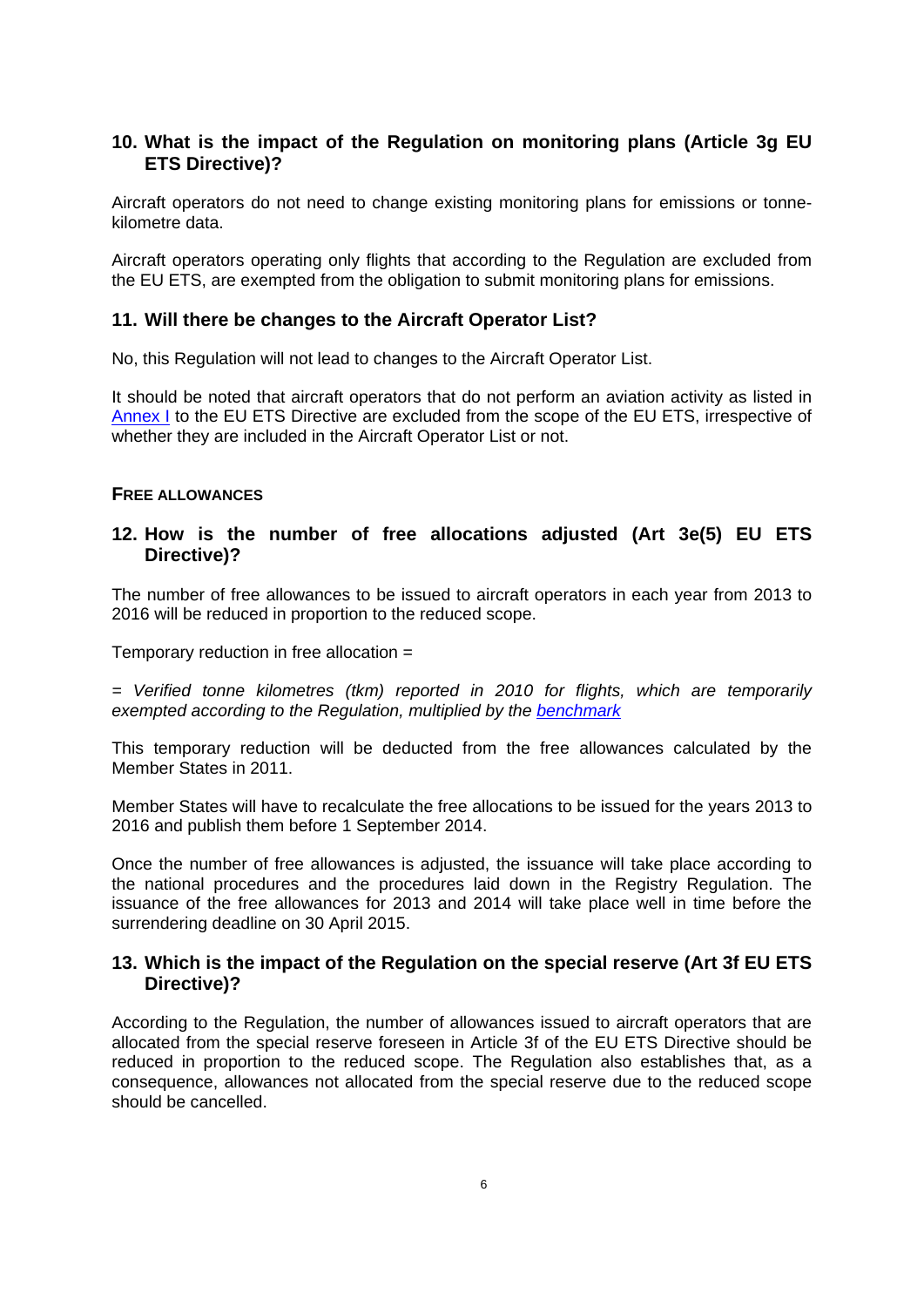Operators eligible to receive free allocation from the special reserve are those which started performing aviation activities after 2010 or whose tonne-kilometre data increases by an average of more than 18% annually between 2010 and 2014. In both cases, this activity (or additional activity) shall not be in whole or in part a continuation of an aviation activity performed by another aircraft operator.

Applications for free allocation from the special reserve shall include 2014 verified tonnekilometre data corresponding to the full scope of the EU ETS Directive (i.e. all flights that depart from or arrive in an aerodrome located in the EEA), as well as the additional data and evidences mentioned in Article 3f(3) of the Directive. Applications should be submitted to the competent authority before 30 June 2015. Final decisions on the free allocation by the competent authorities will be adopted in 2016, and allowances will be issued from 2017 onwards.

#### **14. To what extent can aircraft operators surrender CERs and ERUs from 2013 to 2020?**

Article 11a of the EU ETS Directive allows aircraft operators to use CERs<sup>6</sup> and ERUs<sup>7</sup> for compliance up to an amount corresponding to a percentage, which shall not be set below 1.5 %, of their verified emissions during the period from 2013 to 2020.

Article 1 (5) of Commission Regulation (EU) No 1123/2013 of 8 November 2013 on determining international credit entitlements pursuant to Directive 2003/87/EC (the ETS Directive) specifies that each aircraft operator shall be entitled to use international credits up to a maximum of 1.5 % of its verified emissions during the period from 2013 to 2020. Therefore, from 2013 to 2016 this entitlement will be 1.5% of verified emissions according to the intra-EEA scope, as defined in question 4.

#### **NUMBER OF ALLOWANCES TO BE AUCTIONED AND AUCTIONING SHARES**

#### **15. What effect does the Regulation have on the total number of aviation allowances to be auctioned (Article 3d EU ETS Directive)?**

The percentage of aviation allowances to be auctioned remains at 15% as laid down in Article 3d of the ETS Directive. The Regulation stipulates that Member States will auction a number of aviation allowances that is reduced in proportion to the reduction in the total number of aviation allowances to be issued. Consequently, a lower quantity of aviation allowances will be auctioned for 2013 to 2016 which proportionately reflects the lower number of total aviation allowances in circulation.

 **6** Certified Emission Reductions from the Kyoto Protocol's Clean Development Mechanism

**<sup>7</sup>** Emission Reduction Units from the Kyoto Protocol's Joint Implementation Mechanism